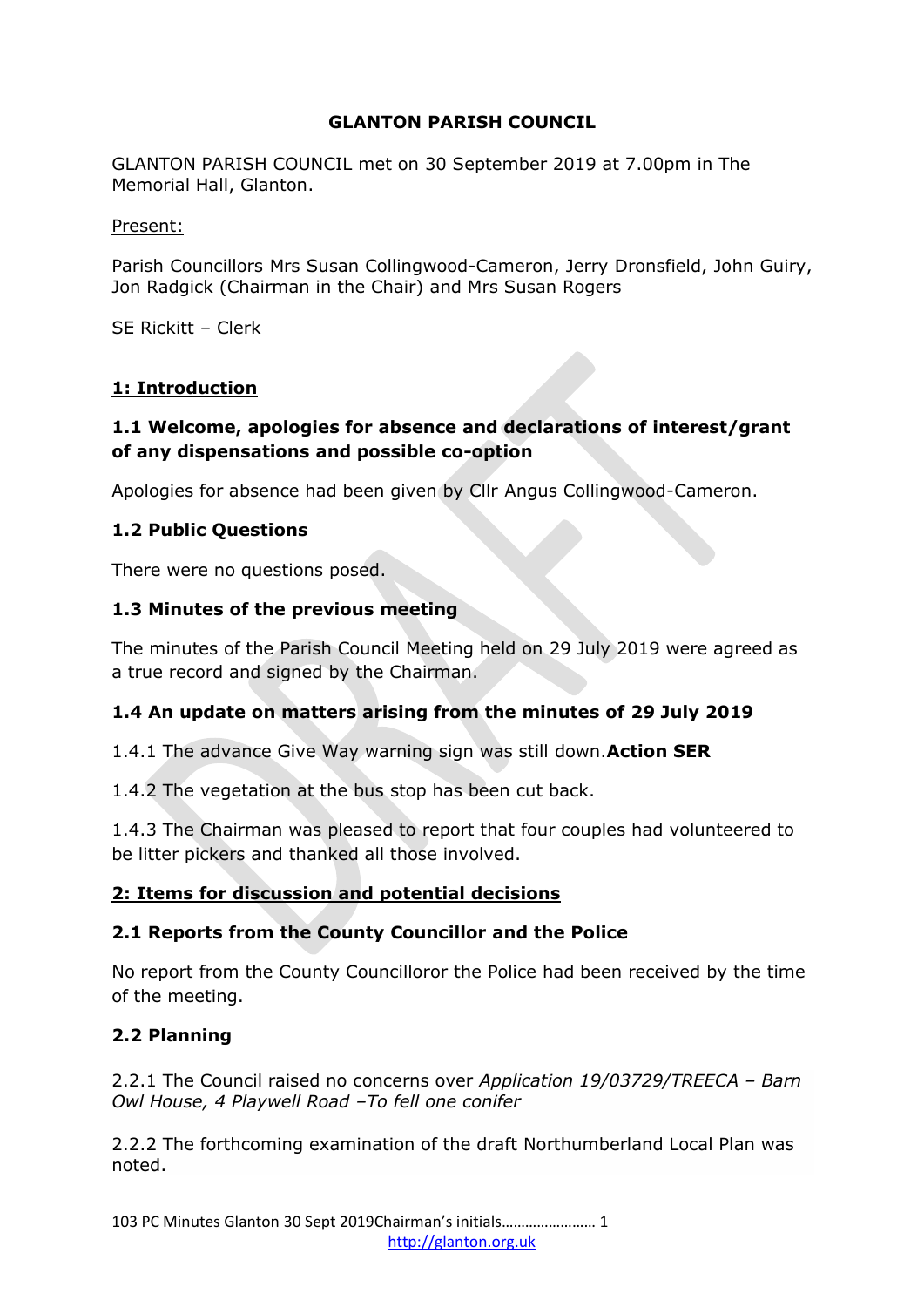# **2.3 The future of Rothbury Community Hospital**

Unfortunately; no Councillor had been able to attend the meeting on Rothbury Cottage Hospital held the previous week, but the Council noted media reports indicating the unit was to be retained.

# **2.4 A Replacement Village Flag**

Councillor Dronsfield had obtained quotes but after discussion it was agreed that the Chairman would speak to John Swanson as the quoted sums did not included the cost of artwork and therefore the original provider was likely to be as competitive. It was agreed that a smaller flag should be obtained (229 cm x 114 cm) as this should reduce damage from nearby trees from Parish Council funds. **Action JR**

# **2.5Playwell Road**

Councillors agreed to request resurfacing at the portion leading to The Causeway as the deterioration meant it was very noisy especially when used by larger vehicles. It was also noted that the speed surveys at the West Turnpike junction were still awaited and it was asked that NCC be asked to include the types of vehicle in the survey as concern was expressed at the speed of delivery vehicles. **Action SER**

# **2.6 Projects for the Future**

The Council agreed to seek parishioners' views on potential projects which might be carried out in the future by the Council and/or the community. The Chairman will write a piece for the next newsletter. **Action JR**

# **3: Items for Information**

## **3.1 Forthcoming Village activities**

The Village Show on Saturday 10 August 2019 had to be cancelled because of the appalling weather. There had been a successful jazz evening in the Memorial Hall which was being repeated at the end of October.

# **3.2 Details of any meetings attended by Councillors or the clerk**

There had been a cluster meeting earlier in September but no representative from the Council had been able to attend. The clerk gave a brief report on the NALC AGM held on 28 September.

# **3.3 Correspondence received**

3.3.1 The Western Front Association had donated a "Tribute to the Fallen, 1914- 1920" for which the Council was very grateful. It was agreed this should be placed in the library in the village shop.